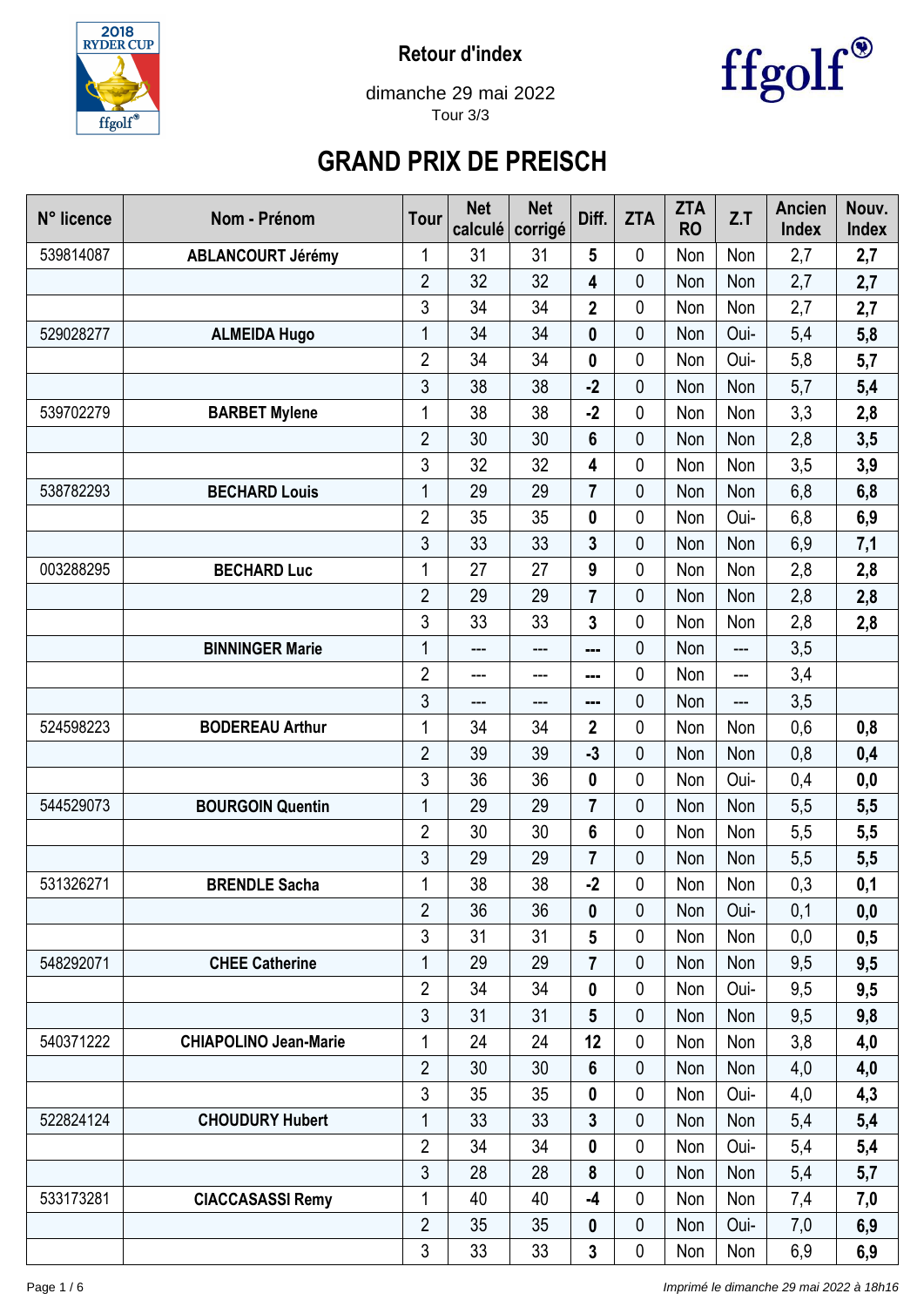| N° licence | Nom - Prénom               | Tour           | <b>Net</b><br>calculé | <b>Net</b><br>corrigé | Diff.            | <b>ZTA</b>  | <b>ZTA</b><br><b>RO</b> | Z.T   | Ancien<br>Index | Nouv.<br>Index |
|------------|----------------------------|----------------|-----------------------|-----------------------|------------------|-------------|-------------------------|-------|-----------------|----------------|
| 534118286  | <b>CIACCASASSI Tristan</b> | 1              | 30                    | 30                    | 6                | 0           | Non                     | Non   | 6,7             | 6,7            |
|            |                            | $\overline{2}$ | 29                    | 29                    | $\overline{7}$   | 0           | Non                     | Non   | 6,7             | 7,0            |
|            |                            | 3              | 31                    | 31                    | 5                | 0           | Non                     | Non   | 7,0             | 7,5            |
| 044593293  | <b>COMMITO Pierre</b>      | 1              | 21                    | 21                    | 15               | 0           | Non                     | Non   | 6,1             | 6,1            |
|            |                            | $\overline{2}$ | 31                    | 31                    | 5                | 0           | Non                     | Non   | 6,1             | 6,1            |
|            |                            | 3              | 29                    | 29                    | $\overline{7}$   | 0           | Non                     | Non   | 6,1             | 6,7            |
| 513702291  | <b>CORBELLARI Thomas</b>   | 1              | 35                    | 35                    | 0                | 0           | Non                     | Oui-  | 5,2             | 5,2            |
|            |                            | $\overline{2}$ | 36                    | 36                    | $\boldsymbol{0}$ | 0           | Non                     | Oui-  | 5,2             | 4,9            |
|            |                            | 3              | 36                    | 36                    | $\bf{0}$         | 0           | Non                     | Oui-  | 4,9             | 4,8            |
| 548324072  | <b>CRISTINA Eric</b>       | 1              | 28                    | 28                    | 8                | 0           | Non                     | Non   | 5,0             | 5,0            |
|            |                            | $\overline{2}$ | 33                    | 33                    | 3                | 0           | Non                     | Non   | 5,0             | 5,3            |
|            |                            | 3              | 28                    | 28                    | 8                | 0           | Non                     | Non   | 5,3             | 5,3            |
| 529265289  | <b>CUNEY Sarah</b>         | 1              | 35                    | 35                    | $\bf{0}$         | $\mathbf 0$ | Non                     | Oui-  | 4,1             | 4,0            |
|            |                            | $\overline{2}$ | 37                    | 37                    | $-1$             | $\mathbf 0$ | Non                     | Non   | 4,0             | 3,7            |
|            |                            | 3              | 37                    | 37                    | $-1$             | 0           | Non                     | Non   | 3,7             | 3,4            |
|            | <b>DECKER Nathalie</b>     | 1              | ---                   | ---                   | ---              | 0           | Non                     | $---$ | 7,8             |                |
|            |                            | $\overline{2}$ | ---                   | ---                   | ---              | 0           | Non                     | ---   | 7,9             |                |
|            |                            | 3              | ---                   | ---                   | ---              | 0           | Non                     | ---   | 8,0             |                |
| 041461245  | <b>DEL BOURGO Arthur</b>   | 1              | 32                    | 32                    | 4                | 0           | Non                     | Non   | 4,0             | 4,9            |
|            |                            | $\overline{2}$ | 36                    | 36                    | 0                | 0           | Non                     | Oui-  | 4,9             | 4,6            |
|            |                            | 3              | 35                    | 35                    | $\bf{0}$         | 0           | Non                     | Oui-  | 4,6             | 4,5            |
| 519323298  | <b>DENLEY Mélanie</b>      | 1              | 29                    | 29                    | 7                | 0           | Non                     | Non   | 2,2             | 3,1            |
|            |                            | $\overline{2}$ | 35                    | 35                    | $\bf{0}$         | 0           | Non                     | Oui-  | 3,1             | 2,9            |
|            |                            | 3              | 28                    | 28                    | 8                | 0           | Non                     | Non   | 2,9             | 2,9            |
| 526564078  | <b>DIEULOT Antoine</b>     | 1              | 34                    | 34                    | 0                | 0           | Non                     | Oui-  | 4,9             | 4,9            |
|            |                            | $\overline{2}$ | 34                    | 34                    | 0                | 0           | Non                     | Oui-  | 4,9             | 5,0            |
|            |                            | 3              | 32                    | 32                    | 4                | 0           | Non                     | Non   | 5,0             | 5,0            |
| 530525290  | <b>DOUESSY Matheo</b>      | 1              | 41                    | 41                    | $-5$             | 0           | Non                     | Non   | $+0,9$          | $+1,6$         |
|            |                            | $\overline{2}$ | 35                    | 35                    | $\bf{0}$         | 0           | Non                     | Oui-  | $+1,6$          | $+1,2$         |
|            |                            | 3              | 36                    | 36                    | 0                | $\mathbf 0$ | Non                     | Oui-  | $+1,2$          | $+1,5$         |
| 526893089  | <b>DUPRE Roland</b>        | 1              | 27                    | 27                    | 9                | 0           | Non                     | Non   | 4,2             | 4,7            |
|            |                            | $\overline{2}$ | 29                    | 29                    | 7                | $\mathbf 0$ | Non                     | Non   | 4,7             | 4,9            |
|            |                            | 3              | 35                    | 35                    | $\bf{0}$         | 0           | Non                     | Oui-  | 4,9             | 4,6            |
| 000246307  | <b>DUVAL Emmanuel</b>      | 1              | 26                    | 26                    | 10               | 0           | Non                     | Non   | 8,8             | 8,8            |
|            |                            | $\overline{2}$ | 27                    | 27                    | 9                | 0           | Non                     | Non   | 8,8             | 8,8            |
|            |                            | 3              | 31                    | 31                    | 5                | 0           | Non                     | Non   | 8,8             | 8,8            |
| 523642266  | <b>FEDELI-HUSSON Sacha</b> | 1              | 33                    | 33                    | 3                | 0           | Non                     | Non   | 4,0             | 4,0            |
|            |                            | $\overline{2}$ | 36                    | 36                    | 0                | 0           | Non                     | Oui-  | 4,0             | 3,7            |
|            |                            | 3              | 34                    | 34                    | $\overline{2}$   | 0           | Non                     | Non   | 3,7             | 3,6            |
| 049406102  | <b>FERNANDEZ Lucas</b>     | 1              | 28                    | 28                    | 8                | $\mathbf 0$ | Non                     | Non   | 0,9             | 0,9            |
|            |                            | $\overline{2}$ | 34                    | 34                    | $\overline{2}$   | 0           | Non                     | Non   | 0,9             | 1,0            |
|            |                            | 3              | 38                    | 38                    | $-2$             | 0           | Non                     | Non   | 1,0             | 0,6            |
| 045696111  | <b>FOUQUET Paul-Henri</b>  | 1              | 32                    | 32                    | 4                | 0           | Non                     | Non   | 11,0            | 11,5           |
|            |                            | $\overline{2}$ | 28                    | 28                    | 8                | 0           | Non                     | Non   | 11,5            | 11,5           |
|            |                            | 3              | 38                    | 38                    | $-2$             | 0           | Non                     | Non   | 11,5            | 11,2           |
| 523463343  | <b>GILLES Ludovic</b>      | 1              | 25                    | 25                    | 11               | 0           | Non                     | Non   | 8,7             | 8,7            |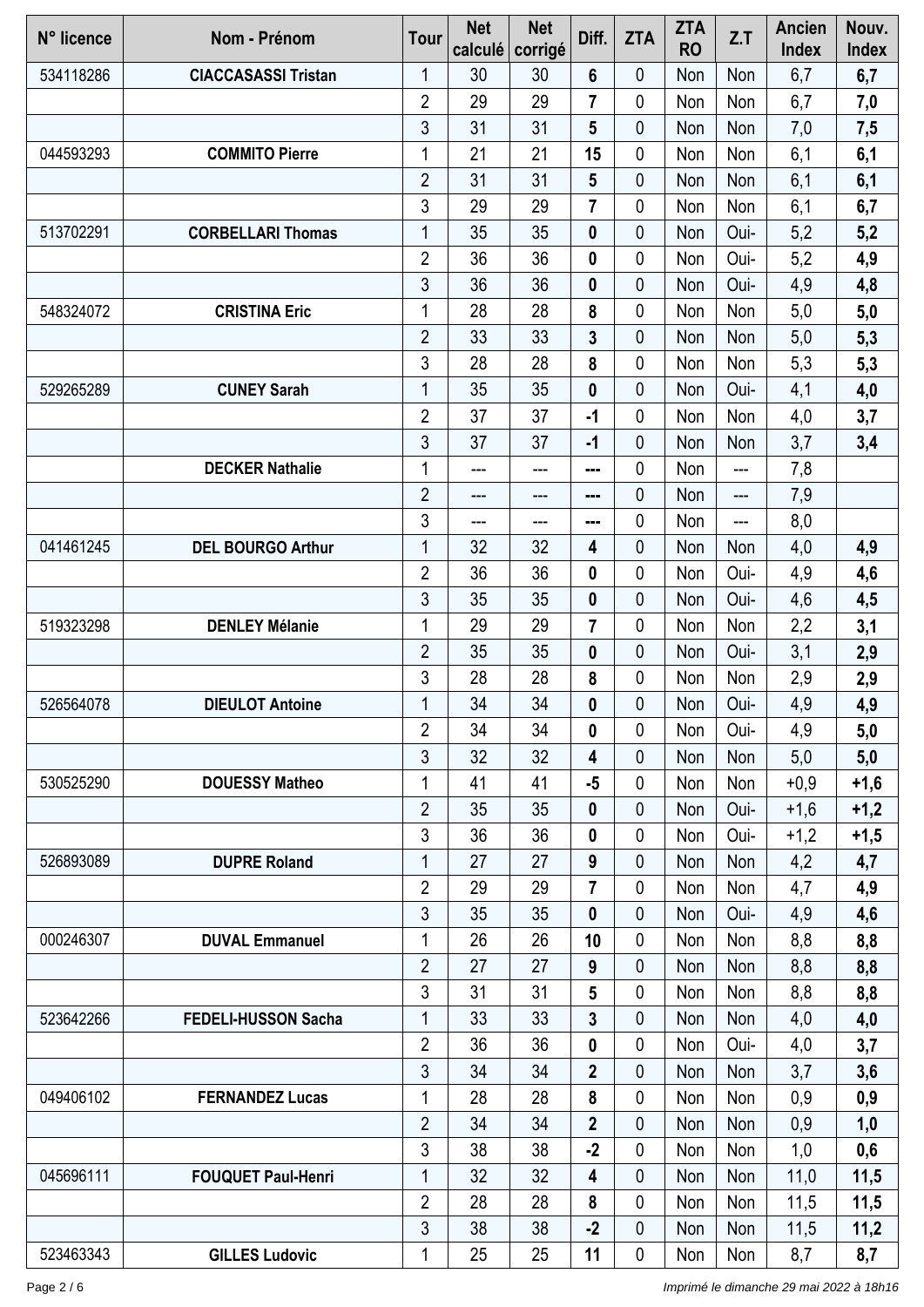| N° licence | Nom - Prénom               | <b>Tour</b>    | <b>Net</b><br>calculé | <b>Net</b><br>corrigé | Diff.                   | <b>ZTA</b> | <b>ZTA</b><br><b>RO</b> | Z.T   | <b>Ancien</b><br><b>Index</b> | Nouv.<br><b>Index</b> |
|------------|----------------------------|----------------|-----------------------|-----------------------|-------------------------|------------|-------------------------|-------|-------------------------------|-----------------------|
|            |                            | 2              | 0                     | 0                     | 36                      | 0          | Non                     | Non   | 8,7                           | 8,7                   |
|            |                            | 3              | $\mathbf 0$           | 0                     | 36                      | 0          | Non                     | Non   | 8,9                           | 8,9                   |
| 515644314  | <b>HAUTIER Fabien</b>      | 1              | 35                    | 35                    | $\boldsymbol{0}$        | 0          | Non                     | Oui-  | 6,7                           | 6,6                   |
|            |                            | $\overline{2}$ | 23                    | 23                    | 13                      | 0          | Non                     | Non   | 6,6                           | 6,6                   |
|            |                            | 3              | 36                    | 36                    | 0                       | 0          | Non                     | Oui-  | 6,6                           | 6,4                   |
| 544859190  | <b>HAWNER Hervé</b>        | 1              | 33                    | 33                    | 3                       | 0          | Non                     | Non   | 6,3                           | 6,6                   |
|            |                            | $\overline{2}$ | 25                    | 25                    | 11                      | 0          | Non                     | Non   | 6,6                           | 6,7                   |
|            |                            | 3              | $\mathbf 0$           | $\mathbf 0$           | 36                      | 0          | Non                     | Non   | 6,7                           | 6,7                   |
| 513119225  | <b>IZZI François</b>       | 1              | 28                    | 28                    | 8                       | 0          | Non                     | Non   | 3,7                           | 3,7                   |
|            |                            | $\overline{2}$ | 34                    | 34                    | $\overline{2}$          | 0          | Non                     | Non   | 3,7                           | 3,6                   |
|            |                            | 3              | 35                    | 35                    | 0                       | 0          | Non                     | Oui-  | 3,6                           | 3,5                   |
| 513839368  | <b>JEITZ Luc</b>           | 1              | 23                    | 23                    | 13                      | 0          | Non                     | Non   | 4,0                           | 4,0                   |
|            |                            | $\overline{2}$ | 25                    | 25                    | 11                      | 0          | Non                     | Non   | 4,0                           | 5,0                   |
|            |                            | 3              | 26                    | 26                    | 10                      | 0          | Non                     | Non   | 5,0                           | 6,0                   |
| 527568198  | <b>KING James</b>          | 1              | 33                    | 33                    | 3                       | 0          | Non                     | Non   | 3,7                           | 4,3                   |
|            |                            | $\overline{2}$ | 33                    | 33                    | 3                       | 0          | Non                     | Non   | 4,3                           | 4,3                   |
|            |                            | 3              | 32                    | 32                    | 4                       | 0          | Non                     | Non   | 4,3                           | 4,7                   |
| 540038137  | <b>KIRSCH Christophe</b>   | 1              | 31                    | 31                    | 5                       | 0          | Non                     | Non   | $+0,8$                        | $+0,1$                |
|            |                            | $\overline{2}$ | 32                    | 32                    | 4                       | 0          | Non                     | Non   | $+0,1$                        | 0,5                   |
|            |                            | 3              | 28                    | 28                    | 8                       | 0          | Non                     | Non   | 0,5                           | 0,5                   |
|            | <b>KLEPPER Jacqueline</b>  | 1              | $---$                 | ---                   | ---                     | 0          | Non                     | $---$ | 4,6                           |                       |
|            |                            | $\overline{2}$ | ---                   | ---                   |                         | 0          | Non                     | ---   | 4,7                           |                       |
|            |                            | 3              | ---                   | ---                   | ---                     | 0          | Non                     | ---   | 4,8                           |                       |
| 534176106  | <b>KREPPERT Anne-Marie</b> | 1              | 29                    | 29                    | 7                       | 0          | Non                     | Non   | 6,1                           | 6,1                   |
|            |                            | $\overline{2}$ | 30                    | 30                    | 6                       | 0          | Non                     | Non   | 6,1                           | 6,3                   |
|            |                            | 3              | 29                    | 29                    | $\overline{7}$          | 0          | Non                     | Non   | 6,3                           | 6,3                   |
|            | <b>KRETZ Sam</b>           | 1              | ---                   | ---                   | ---                     | 0          | Non                     | $---$ | 0,6                           |                       |
|            |                            | $\overline{2}$ | ---                   | ---                   | ---                     | 0          | Non                     | ---   | 0,7                           |                       |
|            |                            | 3              | ---                   | ---                   | ---                     | 0          | Non                     | ---   | 0,8                           |                       |
| 526174285  | <b>LACOURTE Kyllian</b>    | 1              | 31                    | 31                    | 5                       | 0          | Non                     | Non   | 3,5                           | 3,5                   |
|            |                            | $\overline{2}$ | 26                    | 26                    | 10                      | 0          | Non                     | Non   | 3,5                           | 3,5                   |
|            |                            | 3              | 34                    | 34                    | $\overline{2}$          | 0          | Non                     | Non   | 3,5                           | 3,3                   |
|            | <b>LAHAIJE Emma</b>        | 1              | ---                   | ---                   | ---                     | 0          | Non                     | $---$ | 8,2                           |                       |
|            |                            | $\overline{2}$ | ---                   | ---                   | ---                     | 0          | Non                     | ---   | 8,2                           |                       |
|            |                            | 3              | ---                   | ---                   | ---                     | 0          | Non                     | ---   | 8,0                           |                       |
| 513160288  | <b>LARI Hugo</b>           | 1              | 37                    | 37                    | -1                      | 0          | Non                     | Non   | $+2,0$                        | $+2,2$                |
|            |                            | $\overline{2}$ | 34                    | 34                    | $\overline{2}$          | 0          | Non                     | Non   | $+2,2$                        | $+2,2$                |
|            |                            | 3              | 33                    | 33                    | 3                       | 0          | Non                     | Non   | $+2,2$                        | $+2,2$                |
| 510842038  | <b>MACHARIS Vinciane</b>   | 1              | 31                    | 31                    | 5                       | 0          | Non                     | Non   | 3,6                           | 3,6                   |
|            |                            | $\overline{2}$ | 37                    | 37                    | $-1$                    | 0          | Non                     | Non   | 3,6                           | 3,2                   |
|            |                            | 3              | 34                    | 34                    | $\overline{2}$          | 0          | Non                     | Non   | 3,2                           | 3,2                   |
| 516564257  | <b>MANSUY Arthur</b>       | 1              | 31                    | 31                    | 5                       | 0          | Non                     | Non   | $+1,7$                        | $+1,6$                |
|            |                            | $\overline{2}$ | 32                    | 32                    | 4                       | 0          | Non                     | Non   | $+1,6$                        | $+1,5$                |
|            |                            | 3              | 33                    | 33                    | 3                       | 0          | Non                     | Non   | $+1,5$                        | $+1,4$                |
| 537630243  | <b>MAQUET Loris</b>        | 1              | 34                    | 34                    | $\overline{\mathbf{2}}$ | 0          | Non                     | Non   | $+1,9$                        | $+1,7$                |
|            |                            | $\overline{2}$ | 31                    | 31                    | 5                       | 0          | Non                     | Non   | $+1,7$                        | $+1,6$                |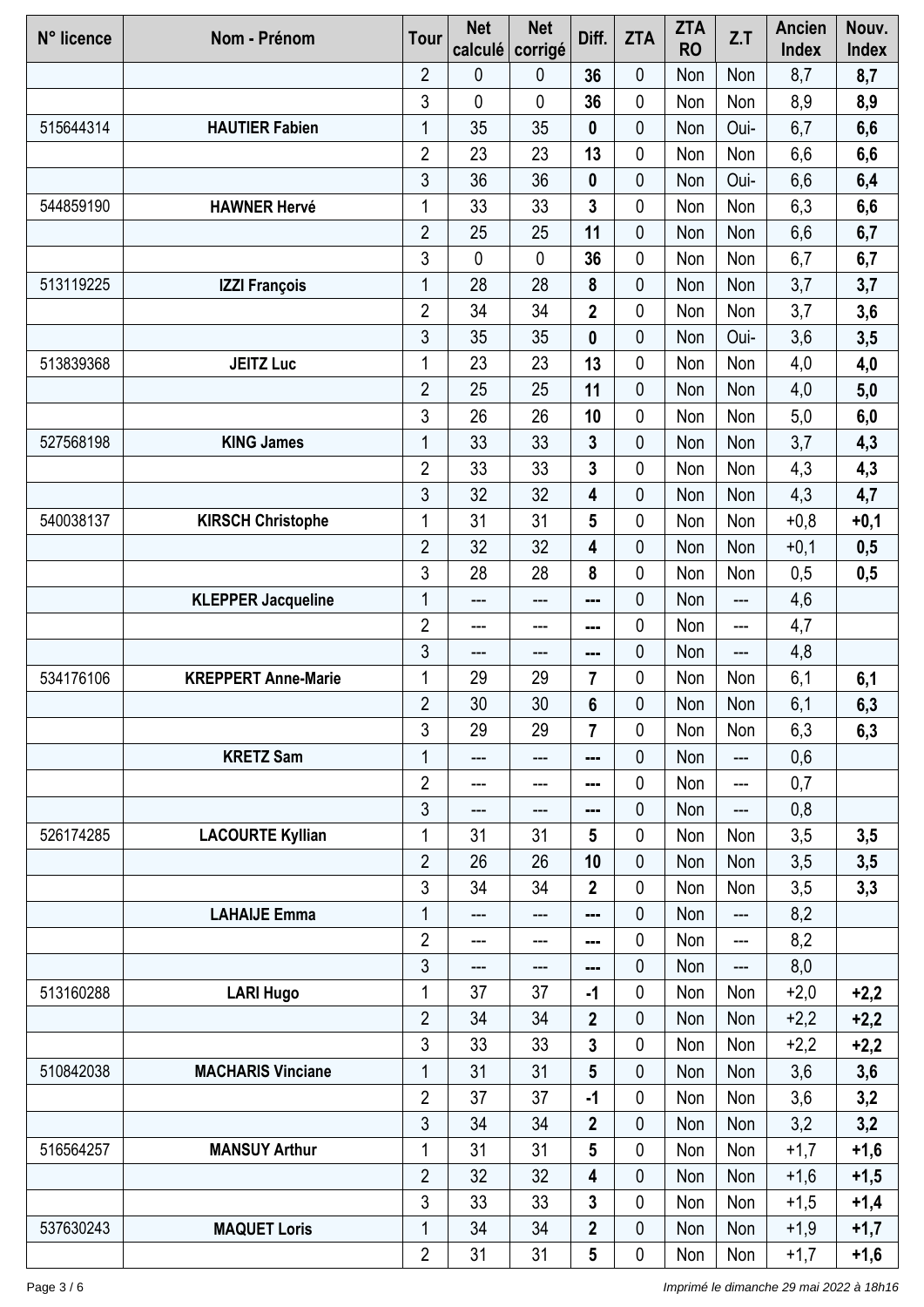| N° licence | Nom - Prénom              | <b>Tour</b>    | <b>Net</b><br>calculé | <b>Net</b><br>corrigé | Diff.                   | <b>ZTA</b>  | <b>ZTA</b><br><b>RO</b> | Z.T  | <b>Ancien</b><br><b>Index</b> | Nouv.<br><b>Index</b> |
|------------|---------------------------|----------------|-----------------------|-----------------------|-------------------------|-------------|-------------------------|------|-------------------------------|-----------------------|
|            |                           | 3              | 35                    | 35                    | 0                       | 0           | Non                     | Oui- | $+1,6$                        | $+1,7$                |
| 003241263  | <b>MASSON Antonin</b>     | 1              | 27                    | 27                    | 9                       | $\mathbf 0$ | Non                     | Non  | 6,9                           | 6,9                   |
|            |                           | $\overline{2}$ | 27                    | 27                    | 9                       | 0           | Non                     | Non  | 6,9                           | 7,4                   |
|            |                           | 3              | 29                    | 29                    | $\overline{7}$          | 0           | Non                     | Non  | 7,4                           | 7,4                   |
|            | <b>MEIJER Emilio</b>      | 1              | ---                   | ---                   | ---                     | $\pmb{0}$   | Non                     | ---  | $+1,5$                        |                       |
|            |                           | $\overline{2}$ | ---                   | ---                   | ---                     | 0           | Non                     | ---  | $+1,4$                        |                       |
|            |                           | 3              | ---                   | ---                   | ---                     | $\pmb{0}$   | Non                     | ---  | $+1,3$                        |                       |
| 532439157  | <b>MENAGER Pierre</b>     | 1              | 25                    | 25                    | 11                      | $\mathbf 0$ | Non                     | Non  | 8,9                           | 8,9                   |
|            |                           | $\overline{2}$ | 27                    | 27                    | 9                       | $\mathbf 0$ | Non                     | Non  | 8,9                           | 8,9                   |
|            |                           | 3              | 25                    | 25                    | 11                      | 0           | Non                     | Non  | 8,9                           | 8,9                   |
|            | <b>MINES Lenny</b>        | 1              | ---                   | ---                   | $- - -$                 | 0           | Non                     | ---  | $+1,1$                        |                       |
|            |                           | $\overline{2}$ | ---                   | ---                   | ---                     | 0           | Non                     | ---  | $+1,0$                        |                       |
|            |                           | $\mathfrak{Z}$ | ---                   | ---                   | ---                     | $\mathbf 0$ | Non                     | ---  | $+0,9$                        |                       |
| 518039151  | <b>MONCADA Christian</b>  | 1              | 34                    | 34                    | 0                       | 0           | Non                     | Oui- | 7,0                           | 6,7                   |
|            |                           | $\overline{2}$ | 20                    | 20                    | 16                      | 0           | Non                     | Non  | 6,7                           | 7,5                   |
|            |                           | 3              | 29                    | 29                    | $\overline{7}$          | 0           | Non                     | Non  | 7,5                           | 7,5                   |
| 516744188  | <b>MONCHIERI Hugo</b>     | 1              | 30                    | 30                    | $6\phantom{a}$          | 0           | Non                     | Non  | 5,8                           | 5,8                   |
|            |                           | $\overline{2}$ | 34                    | 34                    | 0                       | $\mathbf 0$ | Non                     | Oui- | 5,8                           | 6,0                   |
|            |                           | 3              | 26                    | 26                    | 10                      | $\mathbf 0$ | Non                     | Non  | 6,0                           | 6,0                   |
| 003821270  | <b>PALEGO Tom</b>         | 1              | 29                    | 29                    | $\overline{7}$          | 0           | Non                     | Non  | 2,4                           | 2,4                   |
|            |                           | $\overline{2}$ | 32                    | 32                    | 4                       | $\mathbf 0$ | Non                     | Non  | 2,4                           | 3,1                   |
|            |                           | 3              | 37                    | 37                    | $-1$                    | 0           | Non                     | Non  | 3,1                           | 2,5                   |
| 511780291  | PASTOR Jérémy             | 1              | 29                    | 29                    | $\overline{\mathbf{r}}$ | 0           | Non                     | Non  | 10,5                          | 10,5                  |
|            |                           | $\overline{2}$ | 37                    | 37                    | $-1$                    | 0           | Non                     | Non  | 10,5                          | 10,3                  |
|            |                           | 3              | 32                    | 32                    | 4                       | 0           | Non                     | Non  | 10,3                          | 10,3                  |
| 527142209  | <b>PAZIENZA Franck</b>    | 1              | $\mathbf{0}$          | 0                     | 36                      | 0           | Non                     | Non  | $+2,4$                        | $+2,4$                |
|            |                           | $\overline{2}$ | $---$                 | $---$                 | ---                     | 0           | Non                     | ---  | $+2,3$                        | $+2,2$                |
|            |                           | 3              | ---                   | ---                   | ---                     | 0           | Non                     | ---  | $+2,2$                        | $+2,1$                |
| 532297275  | <b>PETITCOLAS Antoine</b> | 1              | 36                    | 36                    | 0                       | $\mathbf 0$ | Non                     | Oui- | 7,6                           | 7,4                   |
|            |                           | $\overline{2}$ | 35                    | 35                    | 0                       | $\mathbf 0$ | Non                     | Oui- | 7,4                           | 7,4                   |
|            |                           | 3              | 37                    | 37                    | $-1$                    | 0           | Non                     | Non  | 7,4                           | 7,2                   |
| 530928319  | <b>PETITCOLAS Manon</b>   | 1              | 39                    | 39                    | $-3$                    | 0           | Non                     | Non  | 2,9                           | 2,3                   |
|            |                           | $\overline{2}$ | 34                    | 34                    | $\mathbf{2}$            | 0           | Non                     | Non  | 2,3                           | 2,3                   |
|            |                           | 3              | 41                    | 41                    | $-5$                    | 0           | Non                     | Non  | 2,3                           | 1,4                   |
| 534266250  | <b>PEUGNET Valentin</b>   | $\mathbf{1}$   | 34                    | 34                    | $\overline{2}$          | $\mathbf 0$ | Non                     | Non  | $+2,5$                        | $+2,3$                |
|            |                           | $\overline{2}$ | 31                    | 31                    | 5                       | 0           | Non                     | Non  | $+2,3$                        | $+2,3$                |
|            |                           | 3              | 33                    | 33                    | 3                       | 0           | Non                     | Non  | $+2,3$                        | $+2,2$                |
| 529223154  | <b>PIEYRE Alexandre</b>   | 1              | 36                    | 36                    | 0                       | 0           | Non                     | Oui- | $+1,7$                        | $+1,9$                |
|            |                           | $\overline{2}$ | 34                    | 34                    | $\overline{\mathbf{2}}$ | 0           | Non                     | Non  | $+1,9$                        | $+1,8$                |
|            |                           | 3              | 37                    | 37                    | $-1$                    | 0           | Non                     | Non  | $+1,8$                        | $+1,6$                |
| 522350252  | <b>PLESSY Catherine</b>   | 1              | 27                    | 27                    | 9                       | 0           | Non                     | Non  | 4,9                           | 4,9                   |
|            |                           | $\overline{2}$ | 33                    | 33                    | 3                       | 0           | Non                     | Non  | 4,9                           | 4,9                   |
|            |                           | 3              | $\mathbf{0}$          | 0                     | 36                      | 0           | Non                     | Non  | 4,9                           | 4,9                   |
| 043527201  | <b>POIROT Louis</b>       | 1              | 37                    | 37                    | $-1$                    | 0           | Non                     | Non  | 1,7                           | 1,5                   |
|            |                           | $\overline{2}$ | 29                    | 29                    | 7                       | 0           | Non                     | Non  | 1,5                           | 1,5                   |
|            |                           | $\mathfrak{S}$ | 33                    | 33                    | $\mathbf{3}$            | $\pmb{0}$   | Non                     | Non  | 1,5                           | 1,5                   |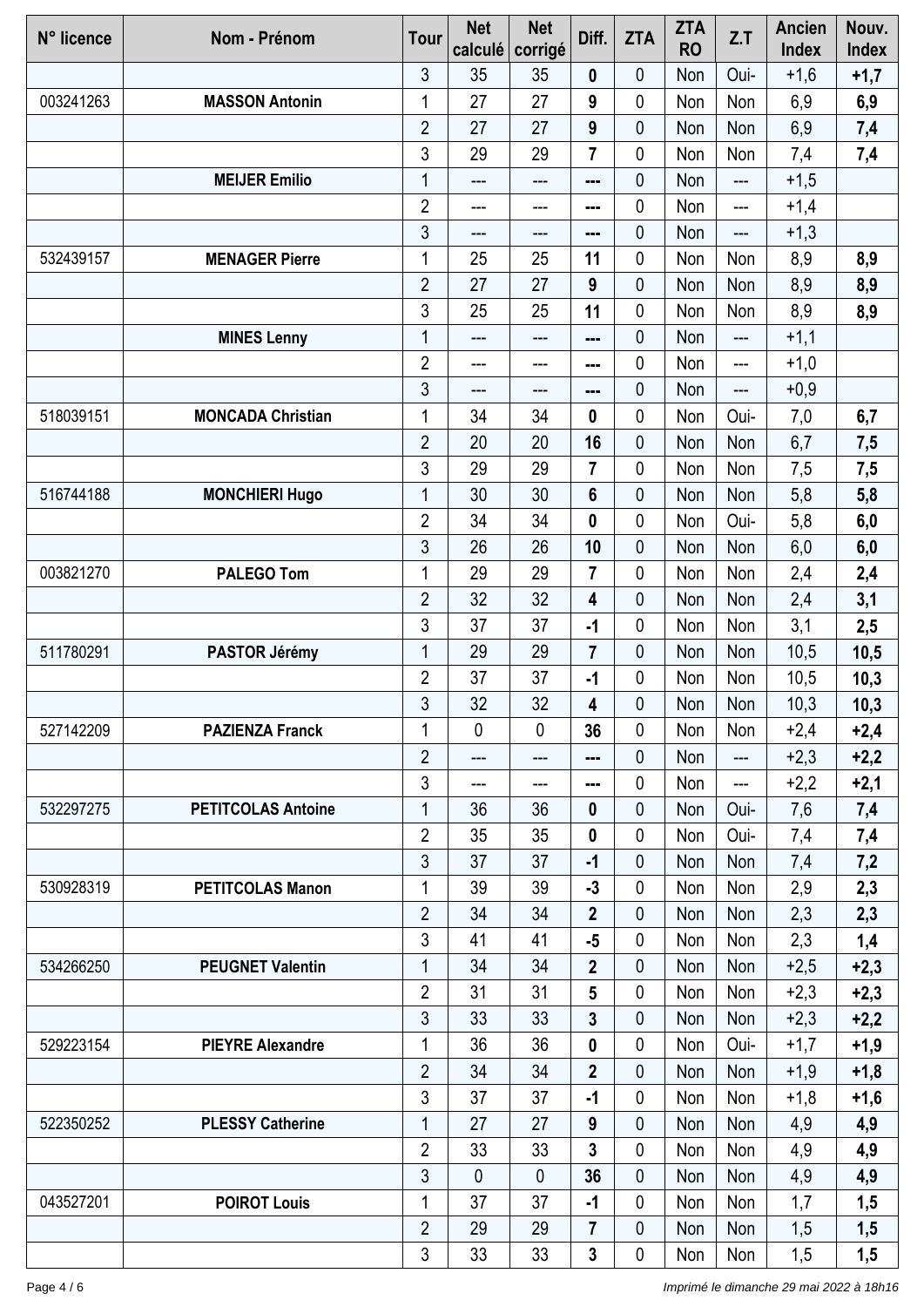| N° licence | Nom - Prénom                | <b>Tour</b>    | <b>Net</b><br>calculé | <b>Net</b><br>corrigé | Diff.                   | <b>ZTA</b>  | <b>ZTA</b><br><b>RO</b> | Z.T  | <b>Ancien</b><br><b>Index</b> | Nouv.<br>Index |
|------------|-----------------------------|----------------|-----------------------|-----------------------|-------------------------|-------------|-------------------------|------|-------------------------------|----------------|
| 049265160  | <b>PORET Jean-Marie</b>     | 1              | 32                    | 32                    | 4                       | 0           | Non                     | Non  | 3,0                           | 3,1            |
|            |                             | $\overline{2}$ | 33                    | 33                    | 3                       | $\mathbf 0$ | Non                     | Non  | 3,1                           | 3,1            |
|            |                             | 3              | 31                    | 31                    | 5                       | 0           | Non                     | Non  | 3,1                           | 3,1            |
| 049266168  | <b>PORET Victoria</b>       | 1              | 33                    | 33                    | 3                       | 0           | Non                     | Non  | 5,9                           | 5,9            |
|            |                             | $\overline{2}$ | 33                    | 33                    | 3                       | 0           | Non                     | Non  | 5,9                           | 5,9            |
|            |                             | 3              | 31                    | 31                    | 5                       | 0           | Non                     | Non  | 5,9                           | 5,9            |
| 514992342  | <b>RAHME Patrick</b>        | 1              | 34                    | 34                    | $\overline{2}$          | $\mathbf 0$ | Non                     | Non  | 0,0                           | $+0,1$         |
|            |                             | $\overline{2}$ | 33                    | 33                    | 3                       | 0           | Non                     | Non  | $+0,1$                        | $+0,1$         |
|            |                             | 3              | 38                    | 38                    | $-2$                    | 0           | Non                     | Non  | $+0,1$                        | $+0,6$         |
| 510861017  | <b>RENAC Clement</b>        | 1              | 29                    | 29                    | $\overline{\mathbf{r}}$ | 0           | Non                     | Non  | 0,8                           | 1,4            |
|            |                             | $\overline{2}$ | 28                    | 28                    | 8                       | 0           | Non                     | Non  | 1,4                           | 2,1            |
|            |                             | 3              | 31                    | 31                    | 5                       | 0           | Non                     | Non  | 2,1                           | 2,4            |
| 520146316  | <b>ROJAS Andrew</b>         | 1              | 34                    | 34                    | $\overline{\mathbf{2}}$ | $\mathbf 0$ | Non                     | Non  | 3,3                           | 3,7            |
|            |                             | $\overline{2}$ | 31                    | 31                    | 5                       | 0           | Non                     | Non  | 3,7                           | 3,7            |
|            |                             | 3              | 30                    | 30                    | 6                       | 0           | Non                     | Non  | 3,7                           | 3,7            |
| 520147315  | <b>ROJAS Stefan</b>         | 1              | 36                    | 36                    | 0                       | 0           | Non                     | Oui- | $+1,0$                        | $+1,1$         |
|            |                             | $\overline{2}$ | 34                    | 34                    | $\overline{\mathbf{2}}$ | 0           | Non                     | Non  | $+1,1$                        | $+1,1$         |
|            |                             | 3              | 37                    | 37                    | $-1$                    | 0           | Non                     | Non  | $+1,1$                        | $+1,3$         |
| 547005203  | <b>SAMMARTANO Fabrice</b>   | 1              | 32                    | 32                    | 4                       | 0           | Non                     | Non  | 7,1                           | 7,2            |
|            |                             | $\overline{2}$ | 28                    | 28                    | 8                       | 0           | Non                     | Non  | 7,2                           | 7,2            |
|            |                             | 3              | 30                    | 30                    | $6\phantom{1}$          | 0           | Non                     | Non  | 7,2                           | 7,4            |
| 047123203  | <b>SAUR Arthur</b>          | 1              | 29                    | 29                    | 7                       | 0           | Non                     | Non  | 7,2                           | 7,2            |
|            |                             | $\overline{2}$ | 32                    | 32                    | 4                       | $\mathbf 0$ | Non                     | Non  | 7,2                           | 7,3            |
|            |                             | 3              | 33                    | 33                    | 3                       | 0           | Non                     | Non  | 7,3                           | 7,3            |
| 517955092  | <b>SAZOS Romain</b>         | 1              | 34                    | 34                    | $\mathbf 2$             | 0           | Non                     | Non  | $+1,4$                        | $+1,4$         |
|            |                             | $\overline{2}$ | 34                    | 34                    | $\mathbf 2$             | 0           | Non                     | Non  | $+1,4$                        | $+1,4$         |
|            |                             | 3              | 32                    | 32                    | 4                       | 0           | Non                     | Non  | $+1,4$                        | $+1,4$         |
| 536506282  | <b>SCARFO-HAMADI Mattéo</b> | 1              | 29                    | 29                    | $\overline{7}$          | 0           | Non                     | Non  | 1,8                           | 1,8            |
|            |                             | $\overline{2}$ | 29                    | 29                    | $\overline{7}$          | $\mathbf 0$ | Non                     | Non  | 1,8                           | 1,8            |
|            |                             | 3              | 31                    | 31                    | 5                       | 0           | Non                     | Non  | 1,8                           | 1,8            |
|            | <b>SCHETGEN Lynn</b>        | 1              | ---                   | ---                   | ---                     | $\mathbf 0$ | Non                     | ---  | 4,5                           |                |
|            |                             | $\overline{2}$ | $---$                 | $---$                 | ---                     | 0           | Non                     | ---  | 4,6                           |                |
|            |                             | 3              | ---                   | ---                   | ---                     | 0           | Non                     | ---  | 4,7                           |                |
|            | <b>SCHMIDT Paul</b>         | 1              | ---                   | ---                   | ---                     | 0           | Non                     | ---  | 3,6                           |                |
|            |                             | $\overline{2}$ | ---                   | ---                   |                         | $\pmb{0}$   | Non                     | ---  | 3,7                           |                |
|            |                             | 3              | ---                   | ---                   | ---                     | 0           | Non                     | ---  | 3,8                           |                |
| 524757239  | <b>SCHWENDER Maël</b>       | 1              | 30                    | 30                    | 6                       | $\mathbf 0$ | Non                     | Non  | $+0,5$                        | $+0,5$         |
|            |                             | $\overline{2}$ | $\mathbf 0$           | $\mathbf 0$           | 36                      | 0           | Non                     | Non  | $+0,5$                        | $+0,5$         |
|            |                             | $\mathfrak{Z}$ | ---                   | ---                   | ---                     | $\mathbf 0$ | Non                     | ---  | $+0,3$                        | $+0,2$         |
|            | <b>SELDEMIROVA Sofia</b>    | 1              | $---$                 | $---$                 | ---                     | 0           | Non                     | ---  | $+2,8$                        |                |
|            |                             | $\overline{2}$ | ---                   | ---                   | ---                     | 0           | Non                     | ---  | $+2,7$                        |                |
|            |                             | 3              | ---                   | ---                   | ---                     | 0           | Non                     | ---  | $+2,6$                        |                |
| 524350061  | <b>SENEMAUD Eric</b>        | 1              | 41                    | 41                    | $-5$                    | 0           | Non                     | Non  | 5,0                           | 4,5            |
|            |                             | $\overline{2}$ | 33                    | 33                    | 3                       | 0           | Non                     | Non  | 4,5                           | 4,7            |
|            |                             | 3              | 43                    | 43                    | $-7$                    | $\mathbf 0$ | Non                     | Non  | 4,7                           | 3,8            |
| 527840302  | <b>SERRE Baptiste</b>       | 1              | 34                    | 34                    | 0                       | 0           | Non                     | Oui- | 7,6                           | 7,6            |